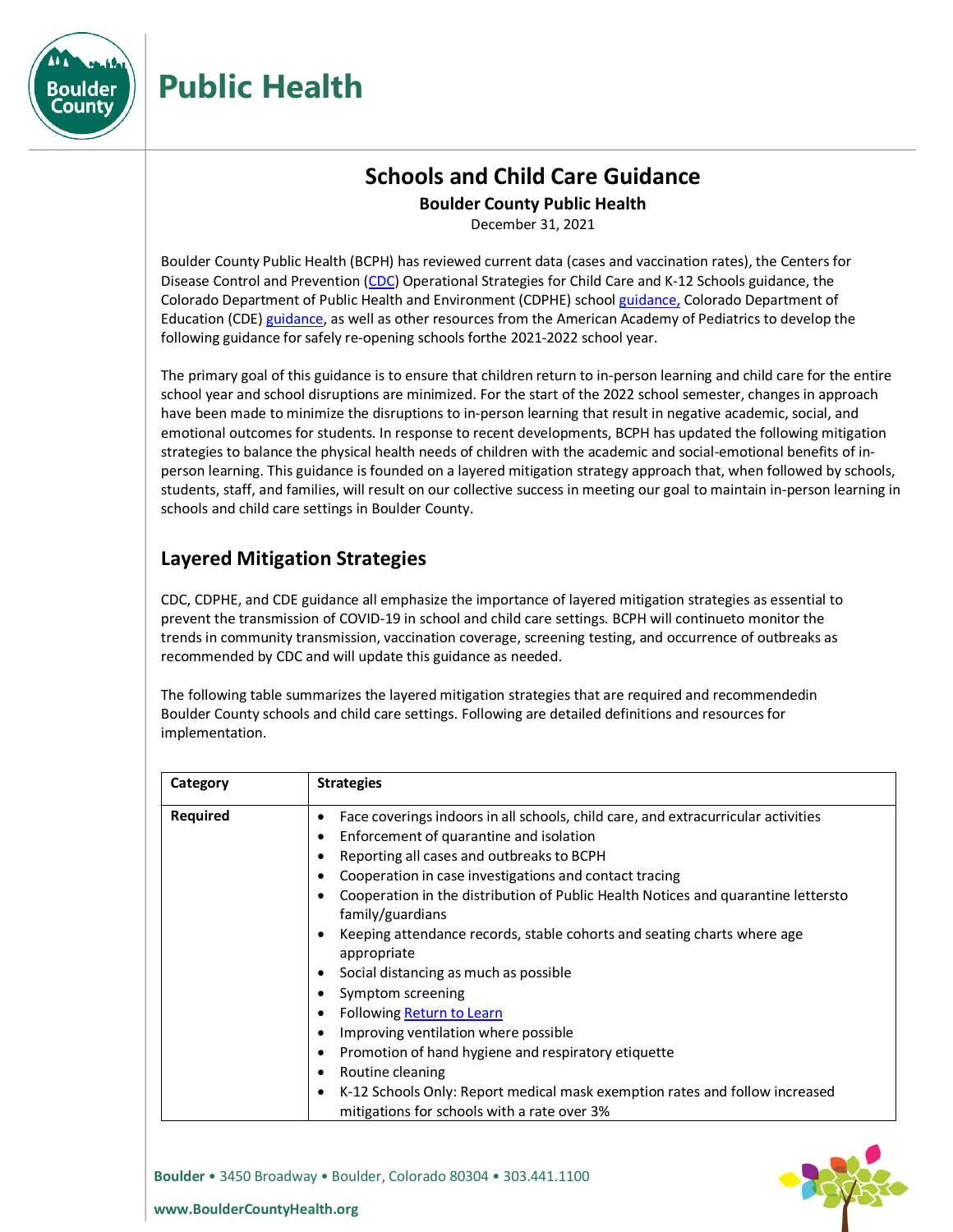

| Recommended | Screening testing                                                                                    |
|-------------|------------------------------------------------------------------------------------------------------|
|             | Post-exposure testing                                                                                |
|             | Test to Stay options administered by CDPHE, or with adequate support from your<br>district or school |
|             | Promotion of vaccinations including booster doses when available and age appropriate                 |

**Face coverings**: Pursuant t[o PHO 2021-07,](http://www.boco.org/pho-2021-07) all individuals age 2 and older must wear a face covering, regardless of vaccination status, while inside a school building, indoors at any childcare center or while participating (whether as an attendee, student, athlete, staff member, volunteer, coach, or spectator) in an indoor camp, indoor sport, or indoor extracurricular activity intended for individuals under age 18 (i.e. youth activities) regardless of whether a license is required for such activity. This requirement applies to all licensed childcare settings, license-exempt childcare programs such as single building and 72-hour camps, guest child care facilities at ski resorts, gyms, recreational facilities, and courthouses, and youth sports facilities. Please see [BCPH School and Child Care Guidance](http://www.boco.org/covid-school-guidance) for more details about masking, exceptions, and exemptions. Mask exemptions or exceptions do not apply for return from isolation or quarantine; if unable to wear a mask around others, the longer isolation and quarantine periods apply.

**Enforcement of quarantine and isolation:** Quarantine separates and restricts the movement of people who were exposed to a contagious disease to see if they become sick. Isolation separates sickpeople with a contagious disease from people who are not sick. Schools and child care providers are required to cooperate with BCPH and assist with keeping students who are on quarantine or isolationout of school for the duration of their quarantine/isolation. Schools, child care providers, staff, parents, and students must comply with the quarantine and isolation protocols contained in the Summary of BCPH Contact Tracing, Quarantine, and Isolation Approaches, attached and incorporated herein.

During case surges beyond the investigational capacity of BCPH, there will likely be little to no quarantining for normal, routine classroom exposures. Quarantine may resume when a cohort has met the CDPHE outbreak definition or there is evidence of spread across cohorts.

**Unvaccinated and under vaccinated household contacts of known COVID-19 cases must quarantine at home for a minimum of 5 full days after their last contact with the household case during the case's infectious period.** If they remain symptom-free, they may return on Day 6, and should be tested on Day 5. If a household contact is unable or too young to separate from the infectious case, their quarantine period will start on the last day of the case's infectious period.

Fully vaccinated individuals (see definition within Summary of BCPH Contact Tracing, Quarantine, and Isolation Approaches) are not required to quarantine after household exposure if they remain asymptomatic throughout 10 days after their last contact, and they can wear a mask when around others for 10 full days after they return to normal activities and school. **If they are unable or are too young to wear a mask, they must quarantine at home for the full quarantine period**.

**Reporting of cases and outbreaks:** Schools and child care providers are required to report all confirmed, probable, or suspected cases of COVID-19 and whether those cases are a part of an outbreak to Boulder County Public Health as soon as possible. Reporting of child care cases and cases associated with camps can be sent to [HealthECECOVID@bouldercounty.org](mailto:HealthECECOVID@bouldercounty.org) and school-aged cases can be reported to

[K12epiteam@bouldercounty.org.](mailto:K12epiteam@bouldercounty.org) **Please note:** These email addresses are for facilities and providers reporting cases only, not for questions from the general public. General questions can be asked directed to the Boulder County Call Center at 720-776-0822.

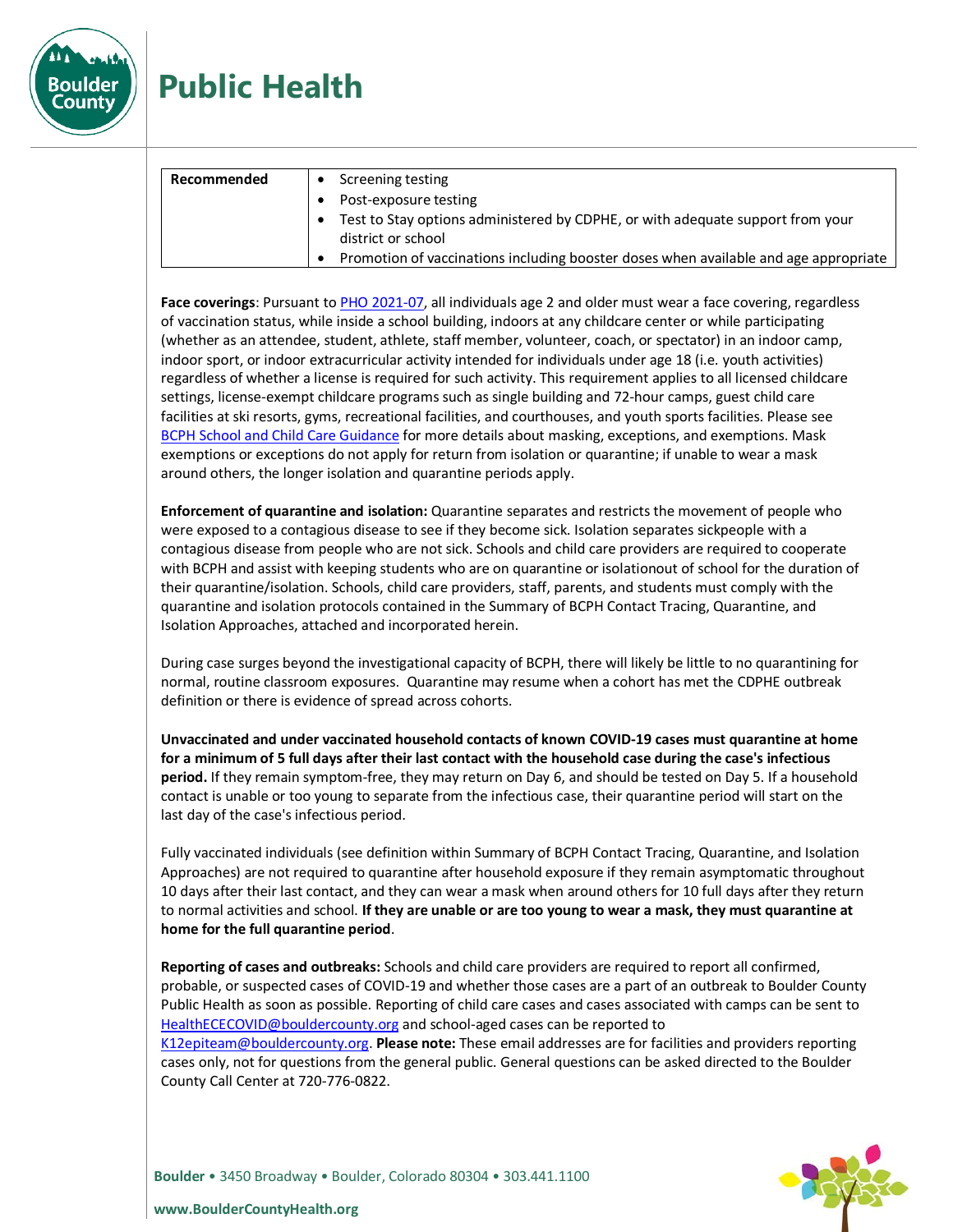

**Cooperation in case investigations and contact tracing:** Schools and child care providers arerequired to cooperate with BCPH in investigating cases and contact tracing. This includes timelyresponses and sharing of records related to the investigation. During case surges beyond the investigational capacity of BCPH, contact tracing may not be possible or effective in preventing spread.

**Cooperation in the distribution of Public Health Notices (PHN):** Schools and child care providers will be required to help distribute BCPH PHNs and quarantine letters to family/guardians in a timely manner (electronic or printed) in both English and Spanish to impacted classrooms and parents. The PHN will advise parents of the exposure, to watch for symptoms, to get tested, and to inform outside employers of the potential exposure and to stay away from high-risk settings and individuals. The PHNwill also include resources such as testing locations, vaccination information and locations, and financial resources. During case surges beyond the investigational capacity of BCPH, exposure notifications may not occur or may be delayed.

**Keeping attendance records, stable seating charts and cohorts where age appropriate:** Record keeping, seating charts, cohorting, and subcohorting can help schools and BCPH quickly identify thosewho may have been in close contact with a person who has COVID-19. A seating chart is assigned seating arrangements in a classroom that is documented and is stable over time. Seating charts may not be age-appropriate for young children in child care settings. A cohort is stable group of children/adults that do not intermingle with other groups such that the only close contacts of a case would be in the same group. A subcohort is smaller cohort within a cohort, such as a table of students who sit together within a class. Records should be kept of daily attendanceas well as seating charts, cohorts, and subcohorts.

Cohorting and seating charts in the classroom are based on developmental appropriateness and the setting. For example, cohorting and subcohorting are not effective in middle and high schools where students are in multiple classrooms throughout the day; stable seating charts for every class are still appropriate in these age groups. Cohorting is very effective in sports practices where a group of students are assigned to practice together.

During case surges beyond the investigational capacity of BCPH, there will likely be no ability to adequately contact trace. Investigating and quarantining cohorts or subcohorts will likely be restricted to when outbreaks are detected, including outbreaks in athletics to preserve in-person learning and in-person athletics as much as possible.

**Social distancing as much as possible (3 feet should be the goal minimum):** The recommended physical distance between students within classrooms is 3 feet, combined with indoor masking for students and staff. Recognizing that different facilities have different capacities for space, 3 feet shouldbe goal but as much spacing as possible is best. For contact tracing purposes, with mask wearing contacts will frequently be defined as within 3 feet of a case for 15 minutes or more. When a case is not masking, contacts (masked or unmasked) within 6 feet for 15 minutes will be required to quarantine. If an unmasked contact is within 6 feet of a masked case for 15 minutes the contact will also be required to quarantine.

**Symptom screening:** Daily symptom screening prior to arrival at school, child care, or extracurricularactivities is important for preventing potential cases from coming to school or child care while infectious. Screening can be conducted passively at home, in-person by staff or through electronic screening online. Parents are expected to refrain from sending their children to school sick or with COVID-compatible symptoms; they are expected to do screening for symptoms at home and follow the BCPH [Return to Learn](https://assets.bouldercounty.org/wp-content/uploads/2021/12/BCPH-RTL-12.30.21-English.pdf) tool. One of the easiest things community members can do is stay home when they aren't feeling well and seek a COVID-19 test, as well as test for other illnesses. Here is CDPHE'[s At-Home Symptom Screening Tool](https://drive.google.com/file/d/1rM77eLlnivcOuoqv0zy0pXXtjnY-fREN/view) and their tool for [Addressing](https://drive.google.com/file/d/1-qAUd4g8tYDZ4KKIlbCc_yG0wkEHjiXV/view) [Symptoms](https://drive.google.com/file/d/1-qAUd4g8tYDZ4KKIlbCc_yG0wkEHjiXV/view) at School.

**Following Return to Learn:** The BCPH [Return to Learn](https://assets.bouldercounty.org/wp-content/uploads/2021/12/BCPH-RTL-12.30.21-English.pdf) tool is a flowchart that helps school health staff determine what the risk is for a student's or staff member's symptoms. This tool is required by BCPH for schools and child care providers to follow. The primary focus is to keep sick students and staff who have

**Boulder** • 3450 Broadway • Boulder, Colorado 80304 • 303.441.1100

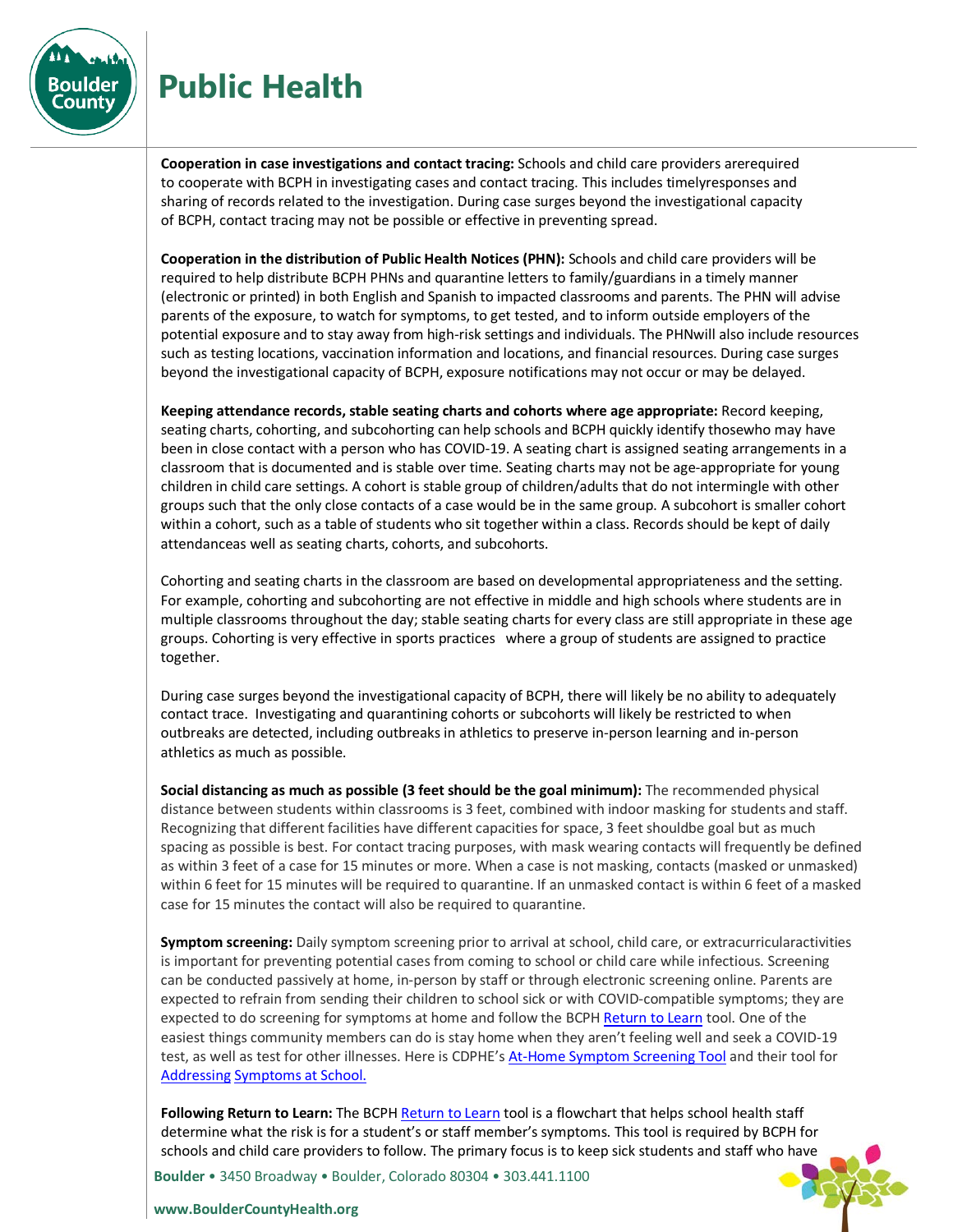symptoms consistent with COVID-19 but would not otherwise be in quarantine or isolation (because they have no known exposure or test) out of school until they get a COVID-19 test or have stayed out of school long enough to no longer be contagious to others.

**Improving ventilation where possible:** Schools and child care providers should take all precautionsthey can to improve the ventilation in their facilities. Schools and child care providers should also promote outdoor activities over indoor activities when feasible and safe to do so.

From [CDC's School and Child Care Guidance:](https://www.cdc.gov/coronavirus/2019-ncov/community/schools-childcare/k-12-guidance.html#ventilation) 

"*Improving ventilation is an important COVID-19 prevention strategy that can reduce the number of virus particles in the air. This can be done by openingmultiple doors and windows, using child-safe fans to increase the effectiveness of open windows, and making changes to the HVAC or air filtration systems. During transportation, open or crack windows in buses and other forms of transportation, if doing so does not pose a safety risk. Keeping windows open afew inches improves air circulation.*

*For more specific information about maintenance, use of ventilation equipment, actions to improveventilation, and other ventilation considerations, refer to the CDC for:*

- *[Ventilation in Schools and Child Care Programs](https://www.cdc.gov/coronavirus/2019-ncov/community/schools-childcare/ventilation.html)*
- *[Ventilation in Buildings webpage](https://www.cdc.gov/coronavirus/2019-ncov/community/ventilation.html)*
- *[Ventilation FAQs](https://www.cdc.gov/coronavirus/2019-ncov/community/ventilation.html#Ventilation-FAQs)*
- *[Improving Ventilation in Your Home](https://www.cdc.gov/coronavirus/2019-ncov/prevent-getting-sick/Improving-Ventilation-Home.html)*

*Additional ventilation recommendations for different types of school buildings can be found in the American Society of Heating, Refrigerating, and Air-Conditioning [Engineers\(ASHRAE\)](https://images.magnetmail.net/images/clients/ASHRAE/attach/ashrae_reopening_schools_and_universities_c19_guidance.pdf) schools and [universities](https://images.magnetmail.net/images/clients/ASHRAE/attach/ashrae_reopening_schools_and_universities_c19_guidance.pdf) guidance document.*

*Funds provided through the Elementary and Secondary Schools Emergency Relief Programs and the Governor's Emergency Education Relief Programs can support improvements to ventilation. Please seequestion B-7 of the U.S. [Department](https://oese.ed.gov/files/2021/05/ESSER.GEER_.FAQs_5.26.21_745AM_FINALb0cd6833f6f46e03ba2d97d30aff953260028045f9ef3b18ea602db4b32b1d99.pdf) of Education Uses of Funds guidance for these programs*."

**Promotion of hand hygiene and respiratory etiquette:** Schools and child care providers should promote handwashing and respiratory etiquette (covering coughs and sneezes followed by immediatehand hygiene) to keep from spreading infectious illnesses including COVID-19. They should promote, teach, and assist (where appropriate) in frequen[t handwashing](https://www.cdc.gov/handwashing/when-how-handwashing.html) with soap and water for at least 20 seconds. If handwashing is not possible, use hand sanitizer containing at least 60% alcohol and shouldbe used only with adult supervision for children under 6 years of age.

#### **Routine cleaning:** From CDC School's [Guidance:](https://www.cdc.gov/coronavirus/2019-ncov/community/schools-childcare/k-12-guidance.html#cleaning-disinfection)

"*In general, cleaning once a day is usually enough tosufficiently remove potential virus that may be on surfaces. Disinfecting (using disinfectants on th[e U.S.](https://www.epa.gov/coronavirus/about-list-n-disinfectants-coronavirus-covid-19-0) [Environmental Protection Agency COVID-19\)](https://www.epa.gov/coronavirus/about-list-n-disinfectants-coronavirus-covid-19-0) removes any remaining germs on surfaces, which further reduces any risk of spreading infection.*

*For more information on cleaning a facility regularly, when to clean more frequently or disinfect, cleaninga facility when someone is sick, safe storage of cleaning and disinfecting products, and considerations for protecting workers who clean facilities, see Cleaning and [Disinfecting](https://www.cdc.gov/coronavirus/2019-ncov/community/disinfecting-building-facility.html) Your Facility.*

*If a facility has had a sick person or someone who tested positive for COVID-19 within the last 24 hours,clean AND disinfect the space."*

**Boulder** • 3450 Broadway • Boulder, Colorado 80304 • 303.441.1100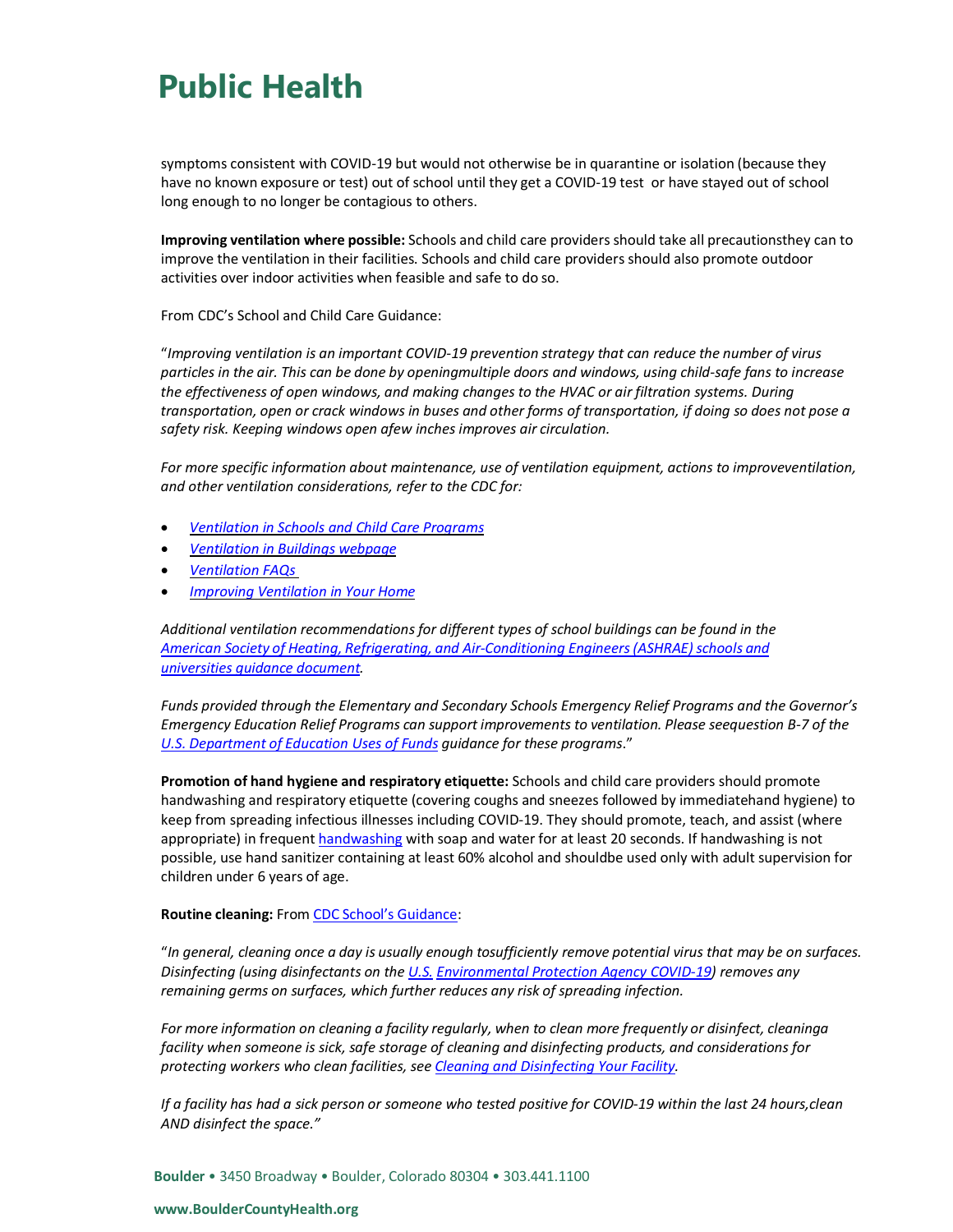**Screening testing:** Screening testing or serial testing is a coordinated testing program where asymptomatic individuals with no known exposure to COVID-19 are regularly tested, generally as a significant fraction of the entire school, to help promptly identify and isolate cases, quarantine those who may have been exposed to COVID-19 and are not fully vaccinated, and identify clusters to reducethe risk to in-person education. For more details about screening testing read the [Screening Testing](https://www.cdc.gov/coronavirus/2019-ncov/community/schools-childcare/k-12-guidance.html#screening-testing) section in CDC School's [Guidance.](https://www.cdc.gov/coronavirus/2019-ncov/community/schools-childcare/k-12-guidance.html#screening-testing)

**Post-exposure testing:** The alternative to quarantining a non-household close contact is where the contact stays in school and monitors for symptoms for 14 days. If they develop symptoms they would need to isolate. If they remain asymptomatic, contacts would test immediately upon notification of exposure and again on day 5 after exposure. This recommendation is the same for vaccinated and unvaccinated exposed individuals. If a person chose not to do post-exposure testing, they would complete a quarantine away from school. Acceptable are documented results from a community test site, a healthcare provider, school nurse, or home test kit with or without a telehealth visit.

**Promotion of vaccinations and boosters:** COVID-19 vaccination, including booster doses, among all eligible students, as well as teachers, staff, and household members, is the most critical strategy to help schools safely resume full operations. Vaccination is the leading public health prevention strategy to end the COVID-19 pandemic. People who are recently fully vaccinated or fully vaccinated and boosted against COVID-19 are at low risk of symptomatic or severe infection, hospitalization and death. A growing body of evidence suggests that people who are fully vaccinated against COVID-19 are less likely to become infected and develop symptoms and are at substantially reduced risk from severe illness, hospitalization and death from COVID-19 compared withunvaccinated people. For detailed information about how schools can promote vaccinations please read the CDC School Guidance section [on Promoting Vaccination.](https://www.cdc.gov/coronavirus/2019-ncov/community/schools-childcare/k-12-guidance.html#vaccination) Information on boosters is also available on the CD[C COVID-19 Vaccine Booster Shots](https://www.cdc.gov/coronavirus/2019-ncov/vaccines/booster-shot.html?s_cid=11706:cdc%20covid%20booster:sem.ga:p:RG:GM:gen:PTN:FY22) webpage.

**Report medical mask exemption rates:** All schools that offer any 1st through 12th grade learning must report their medical mask exemption rates for students and staff to BCPH following the process BCPH provides and prior to Oct. 28 **and then on the first of the month every third month thereafter**. Schools must provide supporting documentation to BCPH upon request. Schools with a medical mask exemption rate of 3% or more must follow an individualized additional mitigation plan in order to protect students and staff, as developed and communicated by BCPH.

#### **BCPH Plan for School/Child Care Contact Tracing and Quarantines**

The following section summarizes BCPH's plan for contact tracing in schools and child care centers for Fall 2021-Winter 2022. When capacity allows, BCPH will continue to investigate every case and treat each situation as unique and may determine that there is an added risk and may make exceptions. BCPH will also be closely monitoring community and school transmission to make adjustments to contact tracing approaches. This plan is being shared in the interest of transparency of how BCPH plans to reduce quarantine while still prioritizing the safety of students and their families during a pandemic as well as prioritizing essential in-person learning. It is also being shared so that schools can make appropriate decisions about structuring their learning environments and record keeping for contact tracing.

A routine classroom exposure is an exposure that occurs strictly in a traditional school classroom, where students are seated and not engaging in any high-risk activities (such as singing, band, athletics, etc.). Seating chartsmust be kept, and layered mitigation followed for an exposure to qualify as a routine classroom exposure.

If the BCPH epidemiology team discovers evidence of substantial transmission in a facility (5 connectedcases in a school building), quarantines may resume for all close contacts in the impacted classes and/or grade levels.

**Boulder** • 3450 Broadway • Boulder, Colorado 80304 • 303.441.1100 In all scenarios listed below, fully vaccinated individuals (received second dose of Moderna/Pfizer within six months, or J&J within 2 months and have received a booster) who are asymptomatic do not have to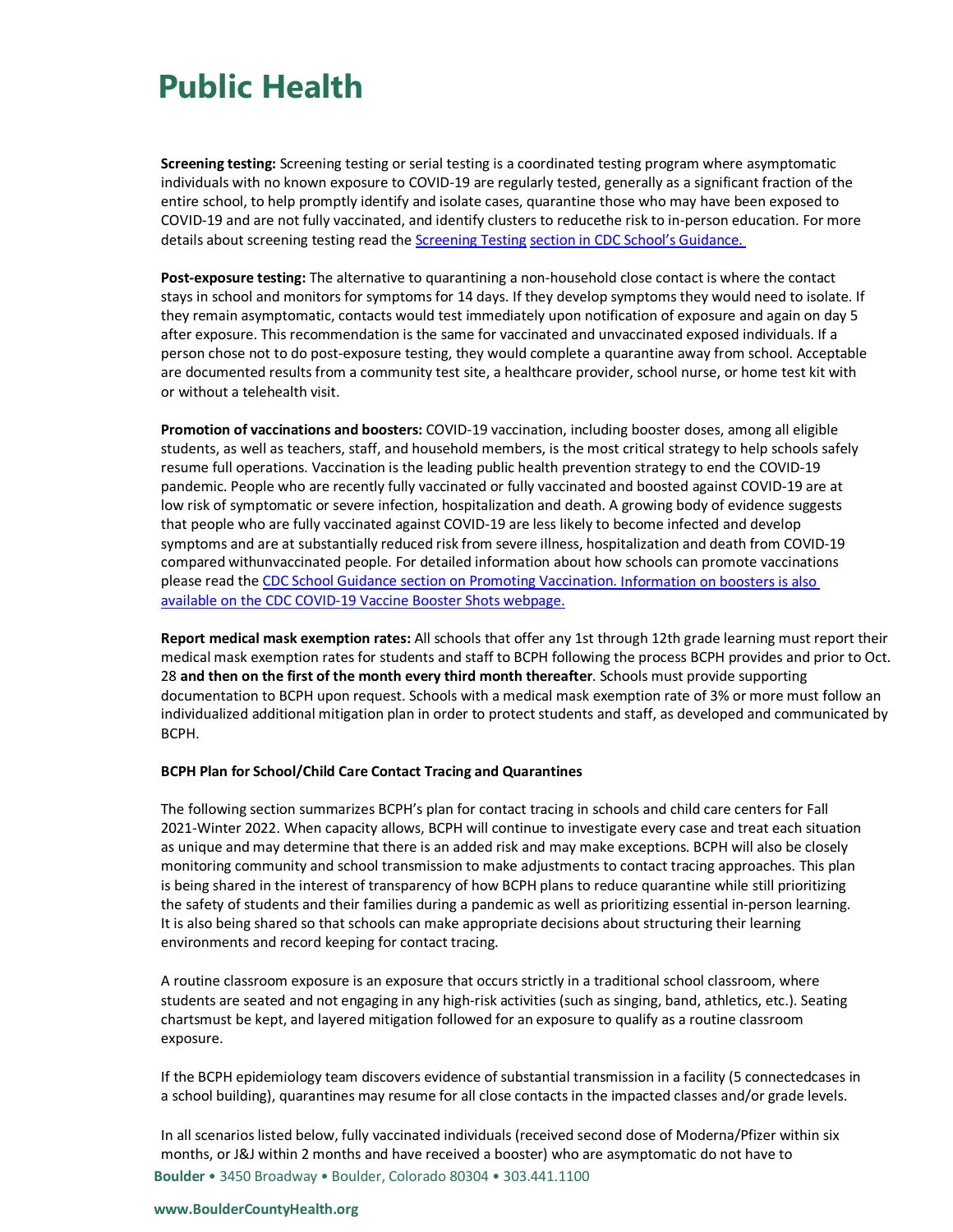

quarantine. Vaccines most critical strategy to help schools safely resume full operations, and the mosteffective way for an individual to remain in school.

Please refer to the Detailed Contact Tracing Plan for more information.

#### **Summary of BCPH Contact Tracing, Quarantine, and Isolation Approaches**

#### **Table A: Quarantine based on Types of Exposure**

| <b>Age Group</b>         | <b>Routine Classroom Exposures</b>                                                                                                                                                                                                                                                                                                                                                                                                                                                                                              | Other school non-classroom exposures or Household<br><b>Exposures</b>                                                                                                                                                                                                                                                                                                                                                                                                                                                                                                                                                                                                                                                                                                                                       |
|--------------------------|---------------------------------------------------------------------------------------------------------------------------------------------------------------------------------------------------------------------------------------------------------------------------------------------------------------------------------------------------------------------------------------------------------------------------------------------------------------------------------------------------------------------------------|-------------------------------------------------------------------------------------------------------------------------------------------------------------------------------------------------------------------------------------------------------------------------------------------------------------------------------------------------------------------------------------------------------------------------------------------------------------------------------------------------------------------------------------------------------------------------------------------------------------------------------------------------------------------------------------------------------------------------------------------------------------------------------------------------------------|
| <b>Early Child Care</b>  | No quarantine for<br>$\bullet$<br>asymptomatic contacts.                                                                                                                                                                                                                                                                                                                                                                                                                                                                        | See Table B: Quarantine for Children in Early<br>$\bullet$<br>Child Care                                                                                                                                                                                                                                                                                                                                                                                                                                                                                                                                                                                                                                                                                                                                    |
| K-12 <sup>th</sup> Grade | No quarantines for<br>$\bullet$<br>asymptomatic contacts.<br>A Public Health Notice (PHN)<br>$\bullet$<br>will beissued advising the<br>classroomthat there was a case<br>and thatindividuals should<br>monitor forsymptoms and get<br>tested on day 5 after the<br>exposure. Individuals will also<br>be advised to inform outside<br>employers of the potential<br>exposure and to stay away from<br>high-risk settings and<br>individuals. In the event of a<br>surge in cases, PHNs may not be<br>issued or may be delayed. | See Table C: Quarantine Requirements for K-<br>$\bullet$<br>12th Grade Students<br>Quarantines will continue with strategies to<br>$\bullet$<br>reduce the number ofquarantines in various<br>types of exposures.<br>Most outdoor exposures will notquarantine.<br>$\bullet$<br>Non-classroom, indoor exposures will quarantine<br>$\bullet$<br>at less than 3 feet for 15 minutes over a 24-hour<br>period. This includes food consumption.<br>Unmasked contacts may be asked to quarantine<br>$\bullet$<br>if indoor spread is suspected or if high contact<br>sports are involved.<br>Higher risk athletics will be investigated on a<br>$\bullet$<br>case-by-case basis.<br>Household contacts will continue toquarantine<br>$\bullet$<br>(except those that are fully vaccinated and<br>asymptomatic). |

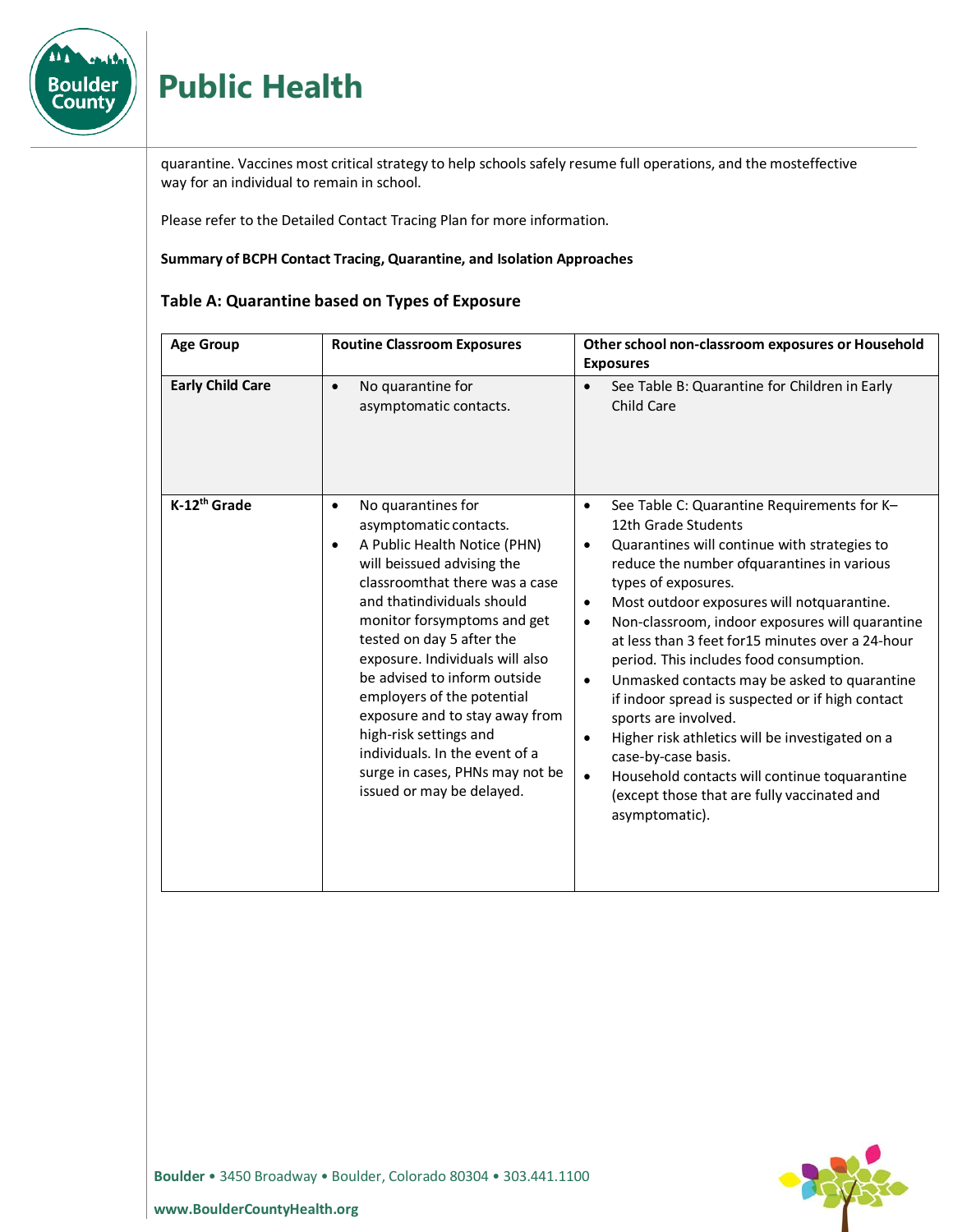|  |  | Table B: Quarantine for Children in Early Child Care |
|--|--|------------------------------------------------------|
|--|--|------------------------------------------------------|

| <b>Status</b>                                                                                                                                                     | Protocol                                                                                                                                                                                                                                                                                                                                                                                               |
|-------------------------------------------------------------------------------------------------------------------------------------------------------------------|--------------------------------------------------------------------------------------------------------------------------------------------------------------------------------------------------------------------------------------------------------------------------------------------------------------------------------------------------------------------------------------------------------|
| <b>Fully Vaccinated*</b>                                                                                                                                          | Not required to stay home (no quarantine) if<br>$\bullet$<br>symptom-free<br>Must wear a mask around others for 10 days<br>٠<br>Test on day 5, if possible<br>$\bullet$<br>If symptoms develop, should test and must stay<br>$\bullet$<br>home                                                                                                                                                         |
| <b>Not Fully Vaccinated</b>                                                                                                                                       | Stay home (quarantine) for 5 days after<br>$\bullet$<br>exposure<br>Test on day 5, if possible<br>٠<br>May return on Day 6 if remained symptom free<br>and able to wear a mask around others for 5<br>additional days<br>If a mask cannot be worn around others, must<br>$\bullet$<br>complete a full 10 day quarantine period.<br>If symptoms develop, should test and must stay<br>$\bullet$<br>home |
| Previously tested positive for COVID-19 within the<br>past 90 days on or after December 19, 2021 (after<br>which the Omicron variant was the dominant<br>variant) | Follow fully vaccinated guidance<br>$\bullet$                                                                                                                                                                                                                                                                                                                                                          |

### **Table C: Quarantine for K – 12th Grade Students and Staff (all levels)**

| <b>Status</b>               | Protocol                                                                                                                                                                                                                                                                             |
|-----------------------------|--------------------------------------------------------------------------------------------------------------------------------------------------------------------------------------------------------------------------------------------------------------------------------------|
| <b>Fully Vaccinated*</b>    | Not required to stay home (no quarantine)<br>$\bullet$<br>Must wear a mask around others for 10 days<br>$\bullet$<br>Test on day 5, if possible<br>$\bullet$<br>If symptoms develop, should test and must stay<br>home                                                               |
|                             | High-Risk Athletes (Basketball, Wrestling, Other<br>Sports as Determined by BCPH)<br>Cannot return to sports for 5 days<br>٠<br>Post-return masking requirements also for<br>٠<br>sports                                                                                             |
| <b>Not Fully Vaccinated</b> | Stay home (quarantine) for 5 days<br>$\bullet$<br>After 5 days, must continue to wear a mask<br>٠<br>around others for 5 additional days<br>Test on day 5, if possible<br>If symptoms develop, should test and must stay<br>home<br>High-Risk Athletes (Basketball, Wrestling, Other |

**Boulder** • 3450 Broadway • Boulder, Colorado 80304 • 303.441.1100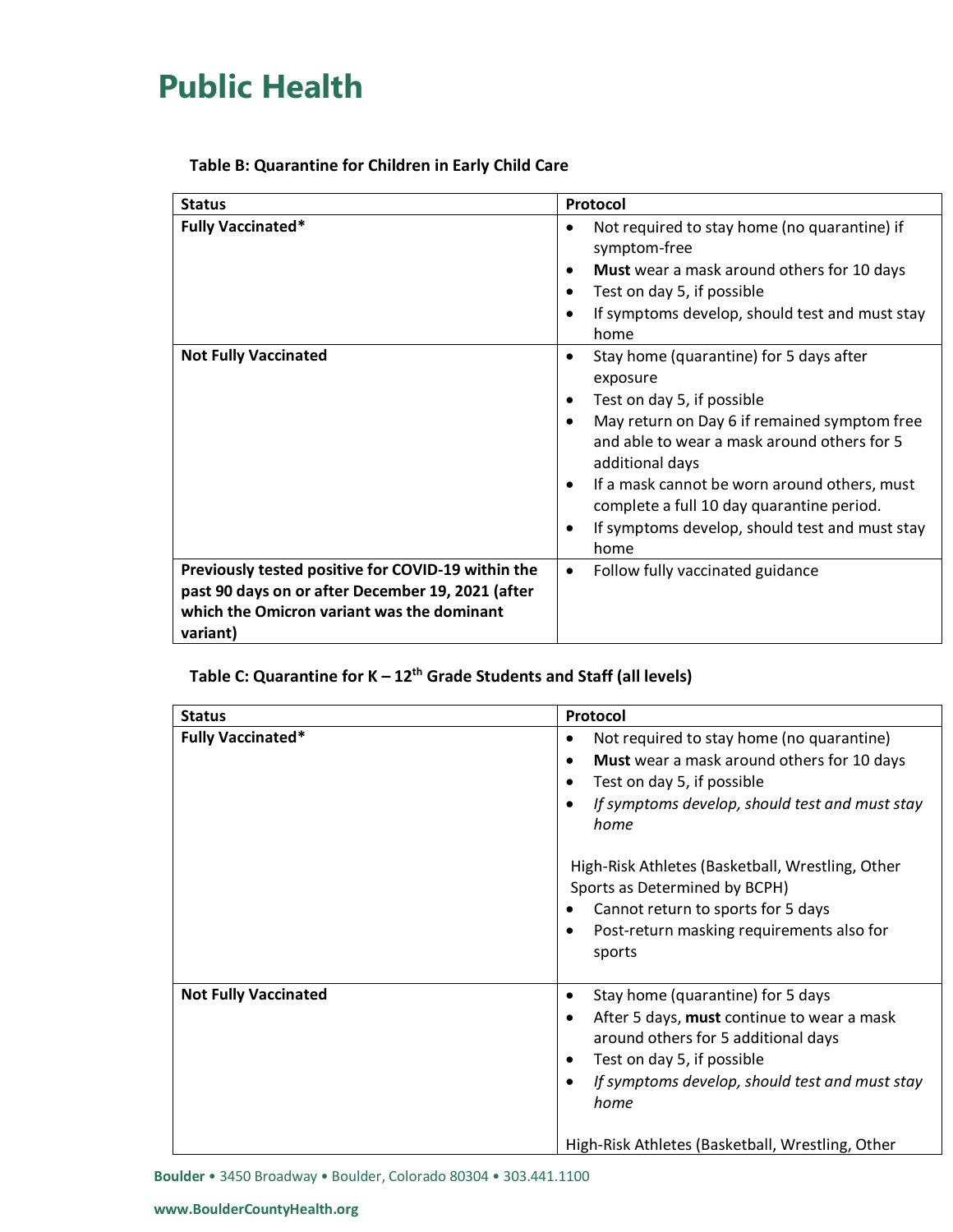|                                                                                                                                                                   | Sports as Determined by BCPH)<br>Cannot return to sports for 7 days unless receive<br>$\bullet$<br>a negative PCR or a proctored (by school/coach)<br>negative antigen test result on day 5 or later<br>Post-return masking requirements also for<br>sports        |  |
|-------------------------------------------------------------------------------------------------------------------------------------------------------------------|--------------------------------------------------------------------------------------------------------------------------------------------------------------------------------------------------------------------------------------------------------------------|--|
| Previously tested positive for COVID-19 within the<br>past 90 days on or after December 19, 2021 (after<br>which the Omicron variant was the dominant<br>variant) | Not required to stay home (no quarantine)<br>$\bullet$<br>Must wear a mask around others for 10 days<br>$\bullet$<br>Test on day 5, if possible<br>If symptoms develop, should test and stay home<br>$\bullet$<br>High-Risk Athletes (Basketball, Wrestling, Other |  |
|                                                                                                                                                                   | Sports as Determined by BCPH)<br>See above Protocol based on vaccination status                                                                                                                                                                                    |  |
| *In applying the requirements of this Summary, "Fully Vaccinated" means a person (1) has received a                                                               |                                                                                                                                                                                                                                                                    |  |
| COVID-19 booster, OR (2) completed the primary series of Pfizer or Moderna vaccine within the last 6                                                              |                                                                                                                                                                                                                                                                    |  |

months, OR (3) completed the primary series of J&J vaccine within the last 2 months.

**Isolation Protocols: Children in Early Child CareChildren** in early child care who are infected with COVID-19, as indicated by a positive COVID-19 test, must isolate at home for 10 days, regardless of whether they have symptoms.

- To calculate your 10 full day isolation period, day 0 is your first day of symptoms. Day 1 is the first full day after your symptoms developed.
- If you test positive for COVID-19 and never develop symptoms, day 0 is the day of your positive viral test (based on the date you were tested) and day 1 is the first full day after your positive test. If you develop symptoms after testing positive, your 10-day isolation period must start over. Day 0 is your first day of symptoms. Day 1 is the first full day after your symptoms developed.

**Staff in early child care who are infected with COVID-19**, as indicated by a positive COVID-19 test, must isolate at home for a minimum of 5 days, regardless of whether they have symptoms. If staff is symptom-free or symptoms are improving by Day 5, they may return to work on Day 6, as long as they wear a mask around others at all times. Any time they must remove their mask (e.g., to eat), they must do so at least 12 feet away from others. If staff cannot wear a mask while around others, they must complete a full 10-day home isolation period.

BCPH intends to evaluate quarantine and isolation requirements for early child care children during January 2022 and, based on its findings, may adjust these requirements.

#### **Isolation Protocols: KG – 12th Grade Students and Staff (all levels)**

Regardless of vaccination status,  $KG - 12<sup>th</sup>$  grade students and staff (of all levels) that test positive for COVID-19 must:

- Stay home for 5 days.
- If the person has no symptoms or symptoms are resolving after 5 days, they no longer need to